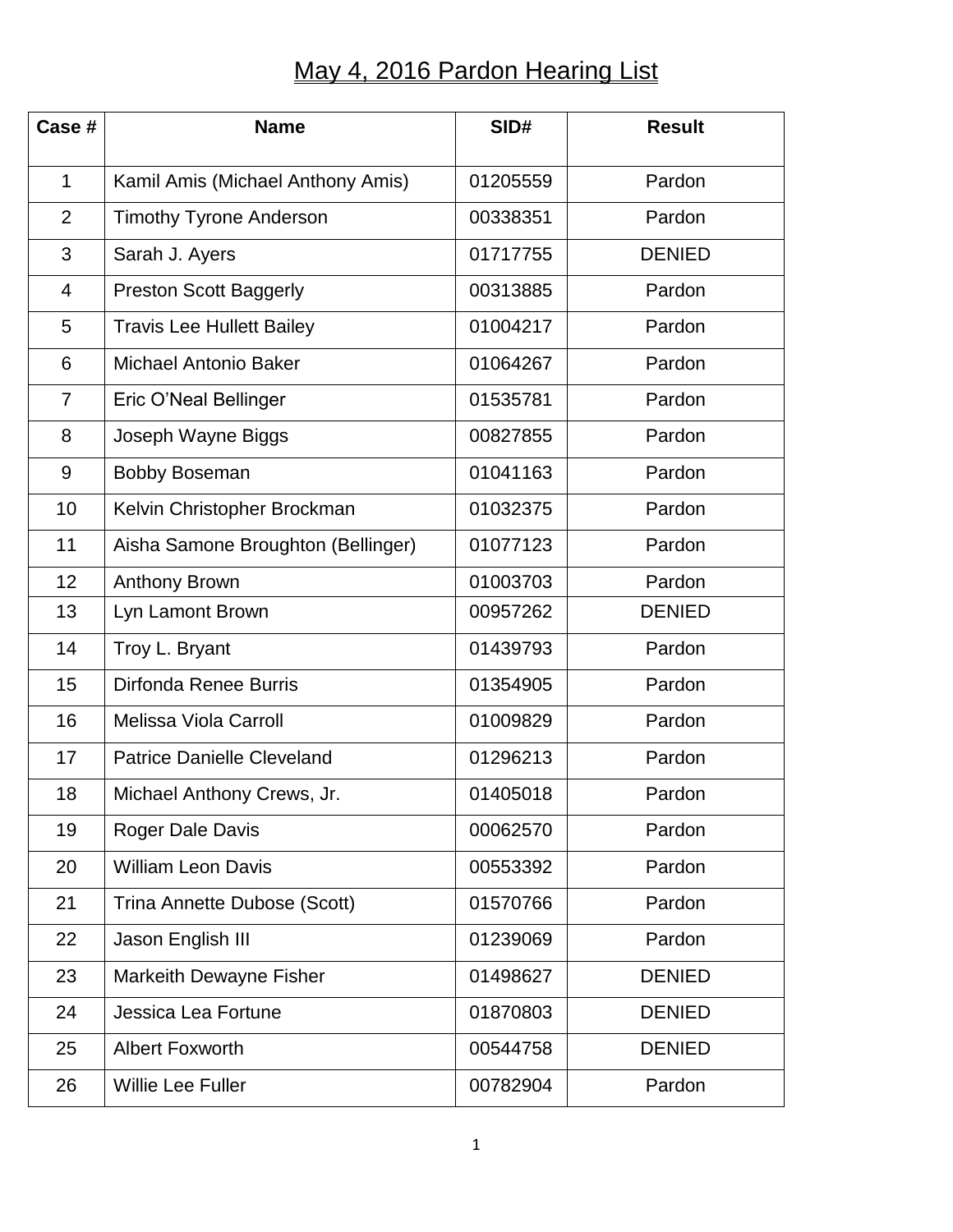## May 4, 2016 Pardon Hearing List

| 27 | <b>Steven Louis Gilliam</b>        | 00888558 | Pardon             |
|----|------------------------------------|----------|--------------------|
| 28 | Camelle D. Goff                    | 01715574 | Pardon             |
| 29 | <b>Chad Everette Green</b>         | 00817031 | <b>DENIED</b>      |
| 30 | Steven "Derrick" Hanks             | 01124111 | <b>DENIED</b>      |
| 31 | Dana Michelle Harp (Martin, Smith) | 01075763 | <b>DENIED</b>      |
| 32 | Emily Kaye Hoffman                 | 0439009  | Pardon             |
| 33 | Stephen Hoffman                    | 00821357 | Pardon             |
| 34 | <b>Melvin Hurley</b>               | 01216574 | <b>DENIED</b>      |
| 35 | Phillip B. Kinard                  | 00903140 | <b>RESCHEDULED</b> |
| 36 | <b>Stephon Renard Lawrence</b>     | 01443861 | Pardon             |
| 37 | <b>Richard Keith Locklair</b>      | 01073131 | Pardon             |
| 38 | <b>Christy Marie Luster</b>        | 01314320 | Pardon             |
| 39 | <b>Dennis James Maxwell</b>        | 01957311 | Pardon             |
| 40 | Geneva McKenzie                    | 01390698 | Pardon             |
| 41 | Quincey Lovon McKenzie             | 01480056 | <b>RESCHEDULED</b> |
| 42 | <b>Steven McKenzie</b>             | 00372561 | Pardon             |
| 43 | <b>Albert Breion Medlock</b>       | 01251410 | Pardon             |
| 44 | Lawrence M. Neal, Jr.              | 01725046 | Pardon             |
| 45 | Marsha Nichole Oden                | n/a      | Pardon             |
| 46 | Rolitha R. Oglesby                 | 00811456 | Pardon             |
| 47 | <b>Thomas Gene Price</b>           | 00292937 | Pardon             |
| 48 | John E. Purcell, Jr.               | 02009219 | Pardon             |
| 49 | <b>Stephen Rainey</b>              | 00789698 | <b>DENIED</b>      |
| 50 | Alicia Margaret Reed               | 01461072 | Pardon             |
| 51 | Mary Jefferson Richardson          | 00998172 | Pardon             |
| 52 | <b>Robin Drew Robbins</b>          | 01404124 | <b>DENIED</b>      |
| 53 | Lenard T. Robinson                 | 01831148 | <b>RESCHEDULED</b> |